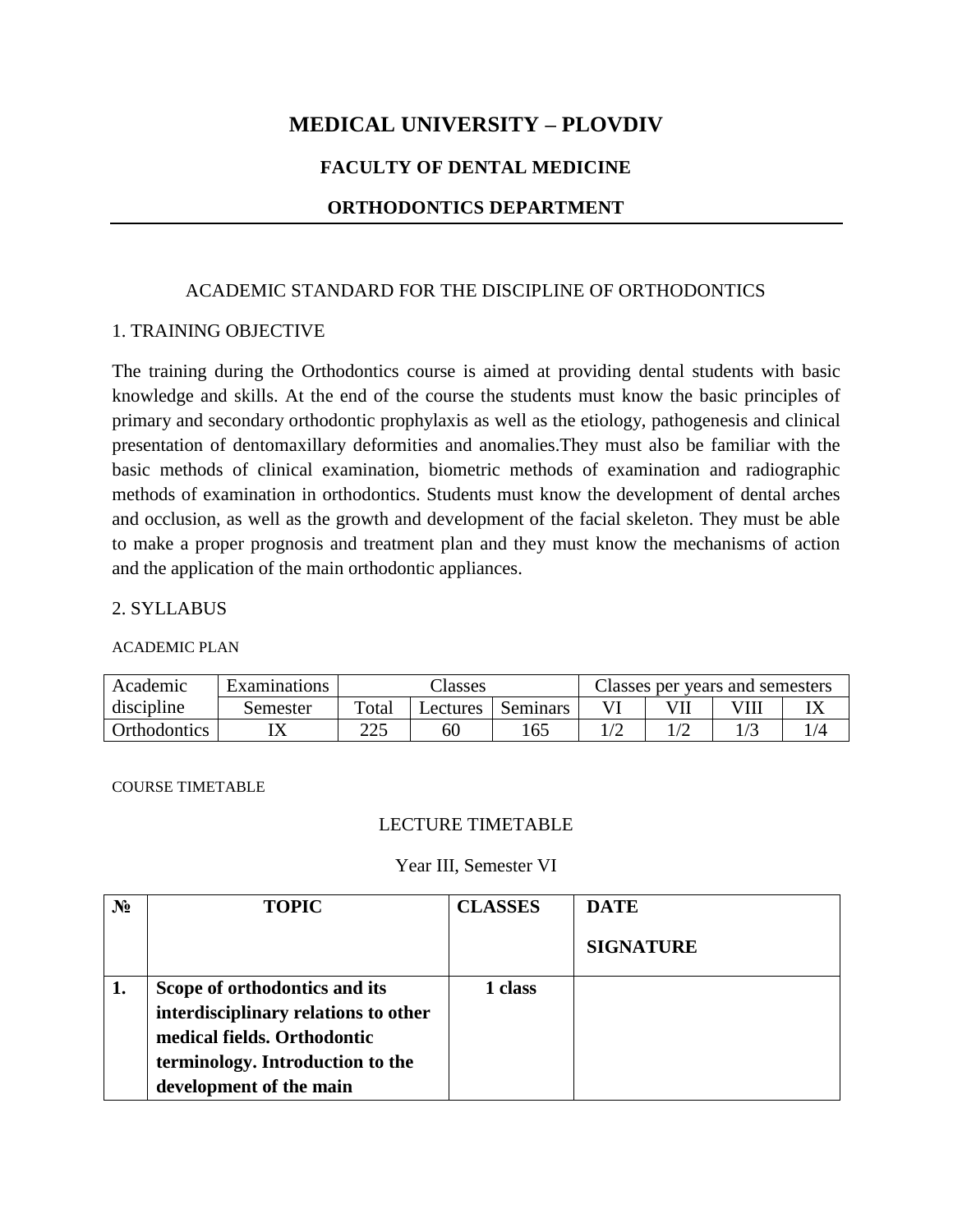|    | orthodontic procedures and                |         |  |
|----|-------------------------------------------|---------|--|
|    | historical development of                 |         |  |
|    | orthodontics in Bulgaria.                 |         |  |
|    | <b>Terminology and deviations from</b>    |         |  |
|    | the norm.                                 |         |  |
|    |                                           |         |  |
| 2. | <b>Biometric evaluation methods in</b>    | 1 class |  |
|    | orthodontics. Specific orthodontic        |         |  |
|    | diagnostics. Tooth-size                   |         |  |
|    | discrepancies. Dental arch                |         |  |
|    | discrepancies: tooth-size analysis,       |         |  |
|    | arch segmet analysis, dento-              |         |  |
|    | alveolar and craniofacial                 |         |  |
|    | discrepancies. Analysis of the steps      |         |  |
|    | for diagnostics of deviations in          |         |  |
|    | teeth and dental arches.                  |         |  |
|    | <b>Theoretical explanation of</b>         |         |  |
|    | indicators in use.                        |         |  |
| 3. | <b>Biometric evaluation methods.</b>      | 2 class |  |
|    | Analysis of the occlusion of              |         |  |
|    | primary, mixed and permanent              |         |  |
|    | dentition. Introduction to occlusion      |         |  |
|    | diagnostics of the three types of         |         |  |
|    | dentition. Permanent Dentition            |         |  |
|    | <b>Occlusion Analysis.</b>                |         |  |
|    |                                           |         |  |
| 4. | Development and occlusion of              | 1 class |  |
|    | dental arches. Dental Arches and          |         |  |
|    | <b>Occlusion Development Prognosis</b>    |         |  |
|    | of primary, mixed and permanent           |         |  |
|    | dentition. Growth and                     |         |  |
|    | development parameters and                |         |  |
|    | patterns. Centres of growth and           |         |  |
|    | prognosis for dental arches'              |         |  |
|    | parameters.                               |         |  |
| 5  | <b>Facial Growth. Facial growth areas</b> | 2 class |  |
|    | and patterns. Hypo and hyper-             |         |  |
|    | divergent facial types.                   |         |  |
|    |                                           |         |  |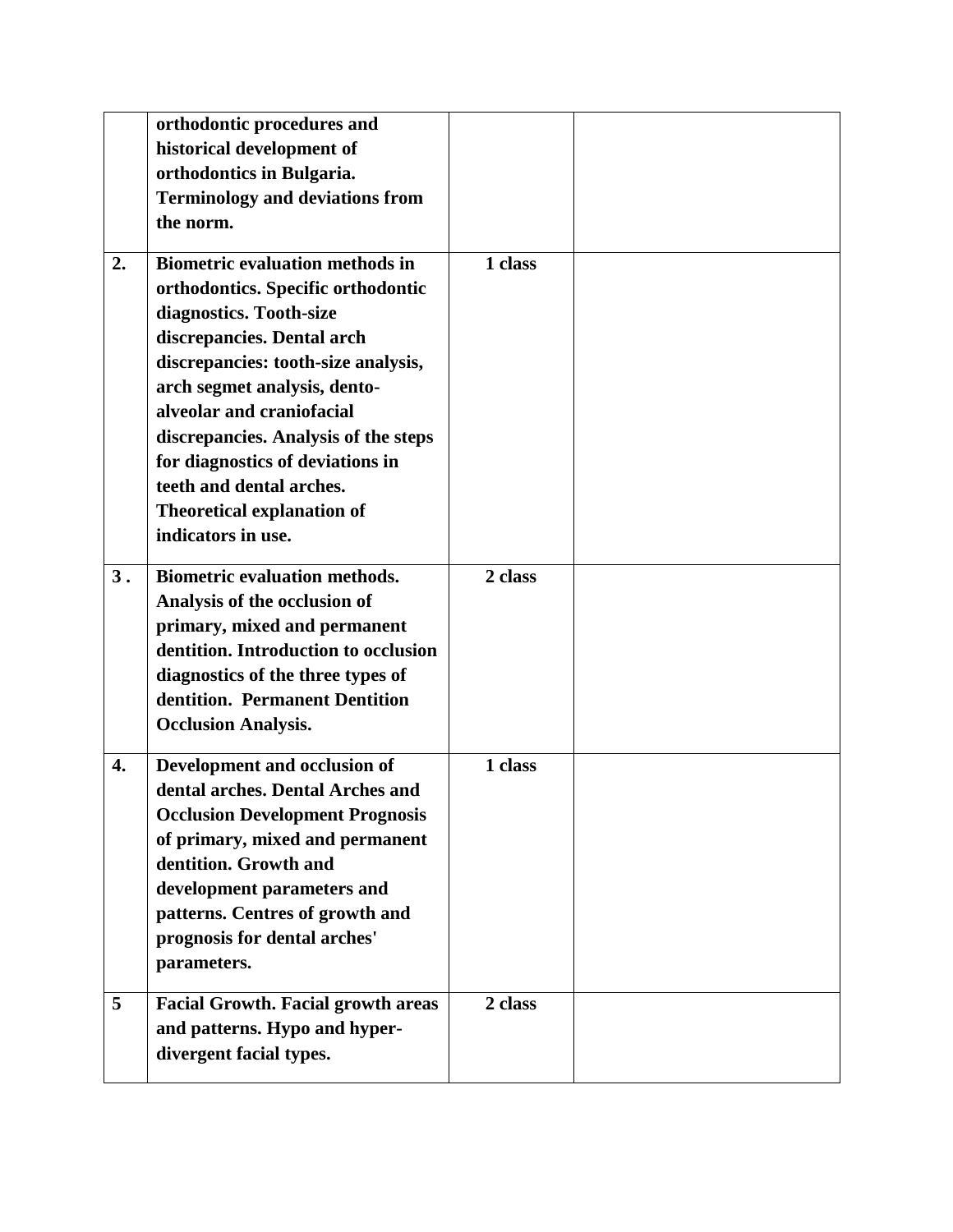| 6.  | Diagnostics in orthodontics.<br><b>Clinical evaluation methods.</b><br>Diagnostic approaches in clinical<br>assessments – methods and means.                                                                                                                                                                                                                                | 1 class |  |
|-----|-----------------------------------------------------------------------------------------------------------------------------------------------------------------------------------------------------------------------------------------------------------------------------------------------------------------------------------------------------------------------------|---------|--|
| 7.  | <b>Orthodontic diagnosis and</b><br>photographic analysis. Radiographic<br>examination methods in orthodontics.<br>Photographic analysis of sagittal,<br>vertical and transversal facial<br>proportions from cross-section /lateral/<br>and panoramic photographs. Intraoral<br>periapical and occlusal radiograph,<br>panoramic radiograph - necessity and<br>diagnostics. | 1 class |  |
| 8.  | Cephalometric radiography. Lateral<br>cephalometric radiography application.<br>Cephalometric analysis- points, lines,<br>planes and angles. Normal values.                                                                                                                                                                                                                 | 1 class |  |
| 9.  | Methods for assessment of the main<br>functions of the orofacial complex.<br><b>Functional clinical and paraclinical tests</b><br>and examinations. Diagnostics of<br>parafunctions.                                                                                                                                                                                        | 1 class |  |
| 10. | <b>Orthodontic appliances' classification</b><br>and their action. Basic elements of the<br>lingual plate. Types of orthodontic<br>appliances according to their purpose,<br>source of force, type of action, place of<br>application and mobility.                                                                                                                         | 1 class |  |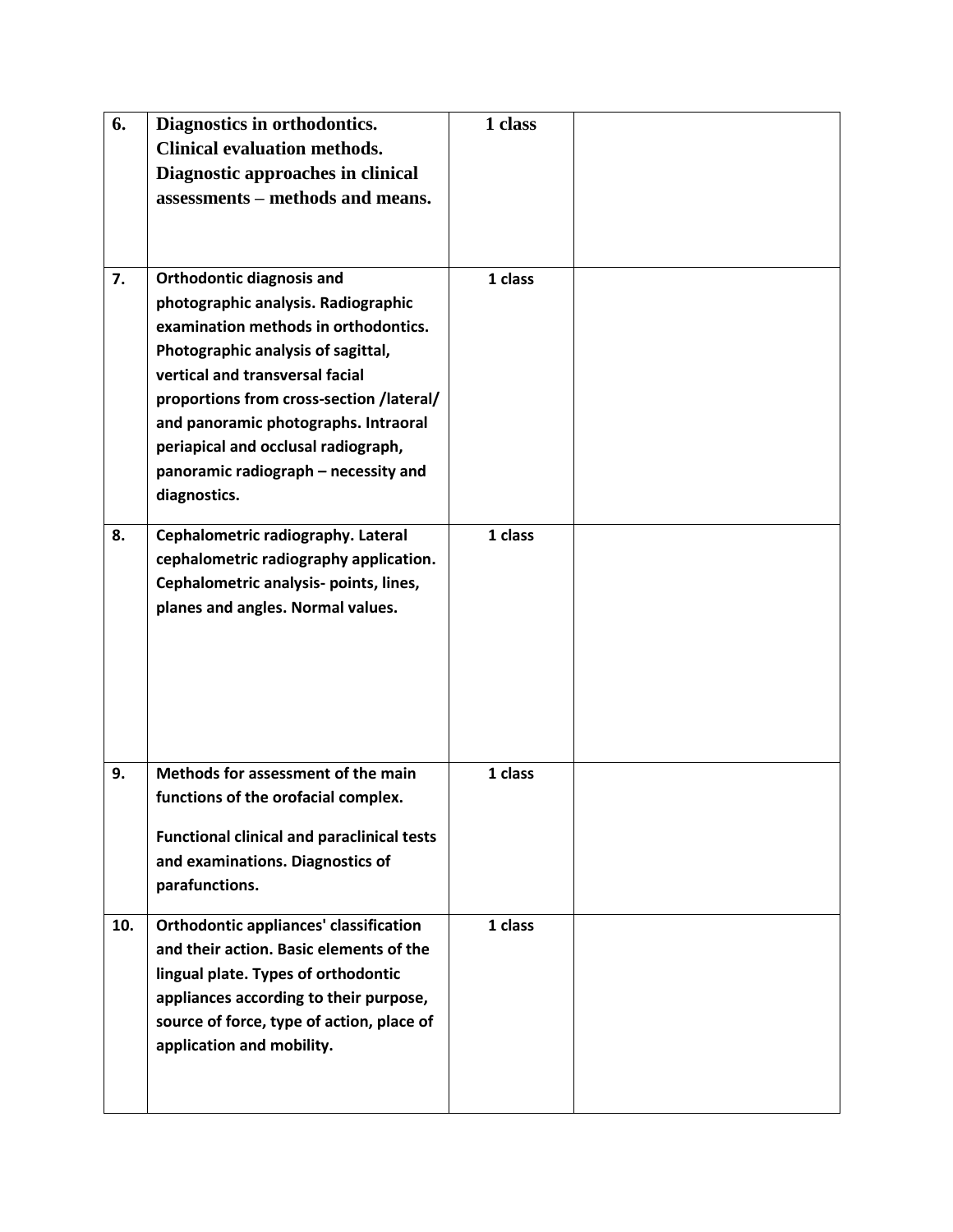| 11. | Lingual plate - planning, action<br>and variations. Lingual plate -<br>mechanism, action and making.                                                                                                                                 | 1 class |  |
|-----|--------------------------------------------------------------------------------------------------------------------------------------------------------------------------------------------------------------------------------------|---------|--|
|     | Indications for application and<br>activation. Lingual plate<br>modifications and their action.                                                                                                                                      |         |  |
| 12. | <b>Fixed appliances with mechanical</b><br>action: Angle's appliance and<br><b>Edgewise appliance system. Basic</b><br>principles of operation of Angle's<br>appliance and basic principles of<br>operation of the fixed appliances. | 1 class |  |
| 13. | <b>Treatment stages with fixed</b><br>appliances. Edgewise system - types<br>of elements, indications for<br>application, activation, retention.                                                                                     | 1 class |  |
| 14. | <b>Extraoral appliances-stages of</b><br>treatment and their<br>characteristics.                                                                                                                                                     | 1 class |  |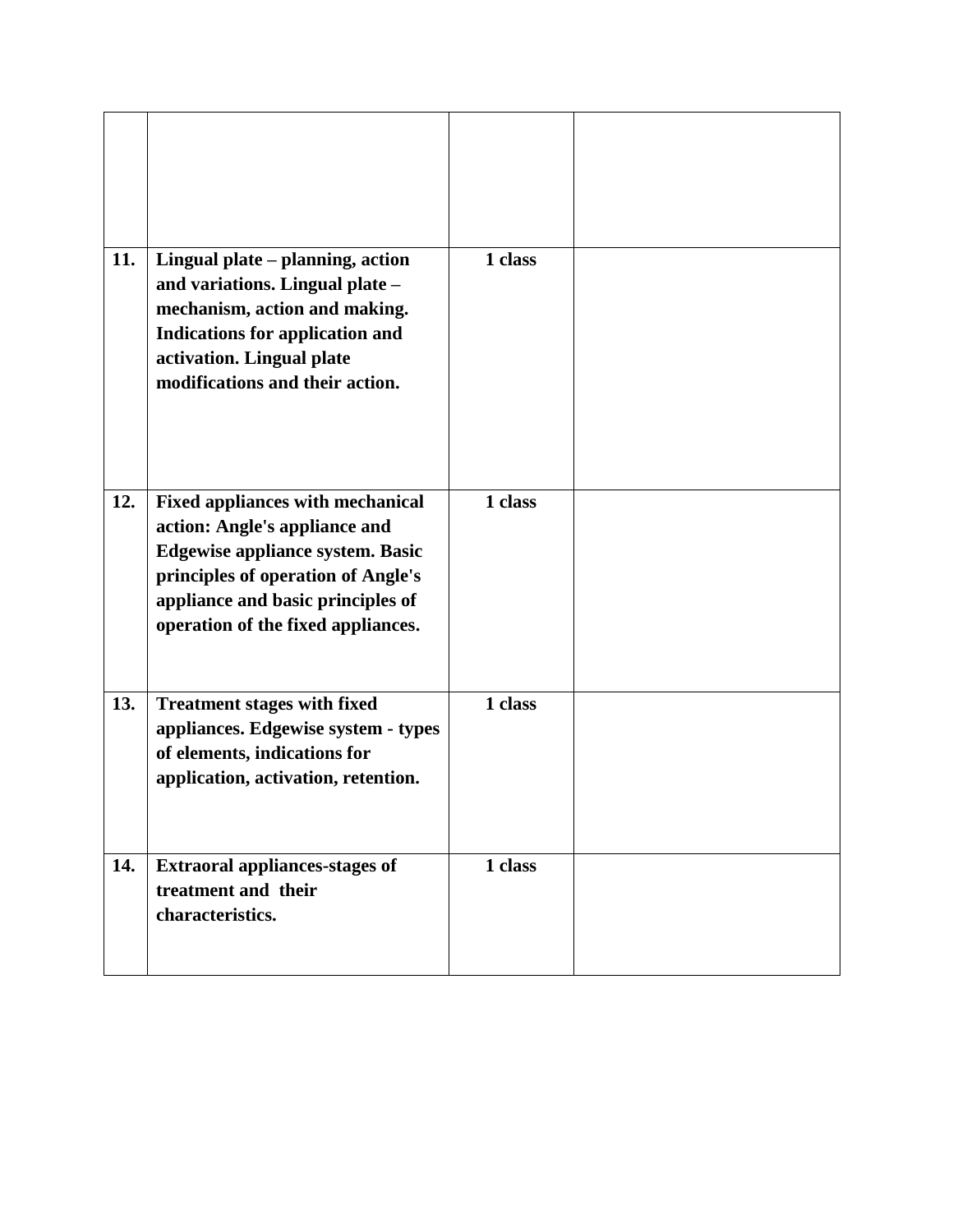| 15. | <b>Interceptive appliances. Basic</b>     | 1 class |  |
|-----|-------------------------------------------|---------|--|
|     | principles of operation, forces,          |         |  |
|     | anchorage and biomechanics.               |         |  |
|     | <b>Indications for application. Types</b> |         |  |
|     | of interceptive appliances                |         |  |
|     | according to their purpose and            |         |  |
|     | manner of application.                    |         |  |
|     |                                           |         |  |

 **TOTAL: 15 classes**

## **SEMINARS SCHEDULE**

### **3rd Year, 6th Semester**

| $N_2$ | <b>TOPIC</b>                                                                                                           | <b>CLASSES</b> | <b>DATE</b> |
|-------|------------------------------------------------------------------------------------------------------------------------|----------------|-------------|
| 1.    | Brief history and scope of orthodontics -<br>introductory seminar                                                      | $\overline{2}$ |             |
| 2.    | Impression-taking procedure of the maxilla                                                                             | $\overline{2}$ |             |
| 3.    | Impression-taking procedure of the<br>mandibula                                                                        | $\overline{2}$ |             |
| 4.    | <b>Centric occlusion registration. Orientation</b><br>of the casts in relation to the three main<br>orthodontic planes | $\overline{2}$ |             |
| 5.    | Orthodontic cast analysis. Analysis of the<br>single-tooth discrepancies.                                              | $\overline{2}$ |             |
| 6.    | Orthodontic cast analysis.<br>Dental arches analysis of permanent<br>dentition                                         | $\overline{2}$ |             |
| 7.    | Orthodontic cast analysis.<br><b>Occlusion analysis of permanent dentition</b>                                         | $\overline{2}$ |             |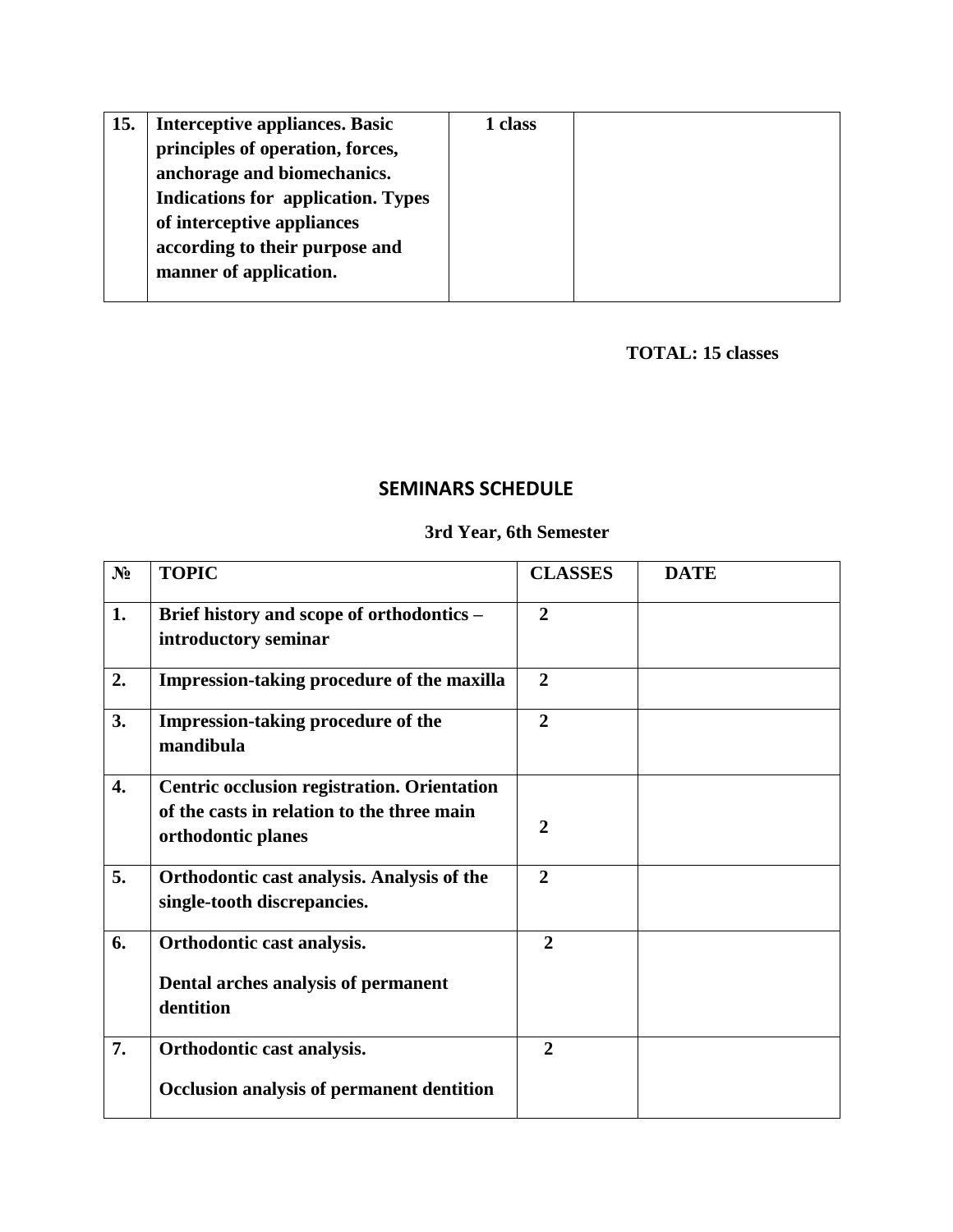| 8.  | Preliminary oral exam on anthropometric<br>assessment of teeth, dental arches and<br>occlusion.                     | $\overline{2}$ |  |
|-----|---------------------------------------------------------------------------------------------------------------------|----------------|--|
| 9.  | Lingual plate. Vestibular arch                                                                                      | $\overline{2}$ |  |
| 10. | Retentive elements of the lingual plate –<br><b>Schwarz clasp and Adams clasp</b>                                   | $\overline{2}$ |  |
| 11. | Plastic part /plate/ as a compulsory element<br>of the lingual plate. Other active elements<br>of the lingual plate | $\overline{2}$ |  |
| 12. | Periapical radiography and panoramic<br>radiography                                                                 | $\overline{2}$ |  |
| 13. | Lateral cephalometric radiography -<br>general terms                                                                | $\overline{2}$ |  |
| 14. | <b>Demonstration of making orthodontic</b><br>appliances from photopolymer plastic                                  | $\mathbf{2}$   |  |
| 15. | Handing in completed student's work.<br>Receiving the associate professor's<br>signature.                           | $\overline{2}$ |  |

# **LECTURES SCHEDULE**

# **4rd Year, 7th Semester**

| N <sub>2</sub> | <b>TOPIC</b>                                                                         | <b>CLASSES</b> | <b>DATE</b>      |
|----------------|--------------------------------------------------------------------------------------|----------------|------------------|
|                |                                                                                      |                | <b>SIGNATURE</b> |
| ı.             | Clinical and paraclinical diagnostics of<br>dental and jaw deformities. Differential | 1 class        |                  |
|                | diagnosis. Summary.                                                                  |                |                  |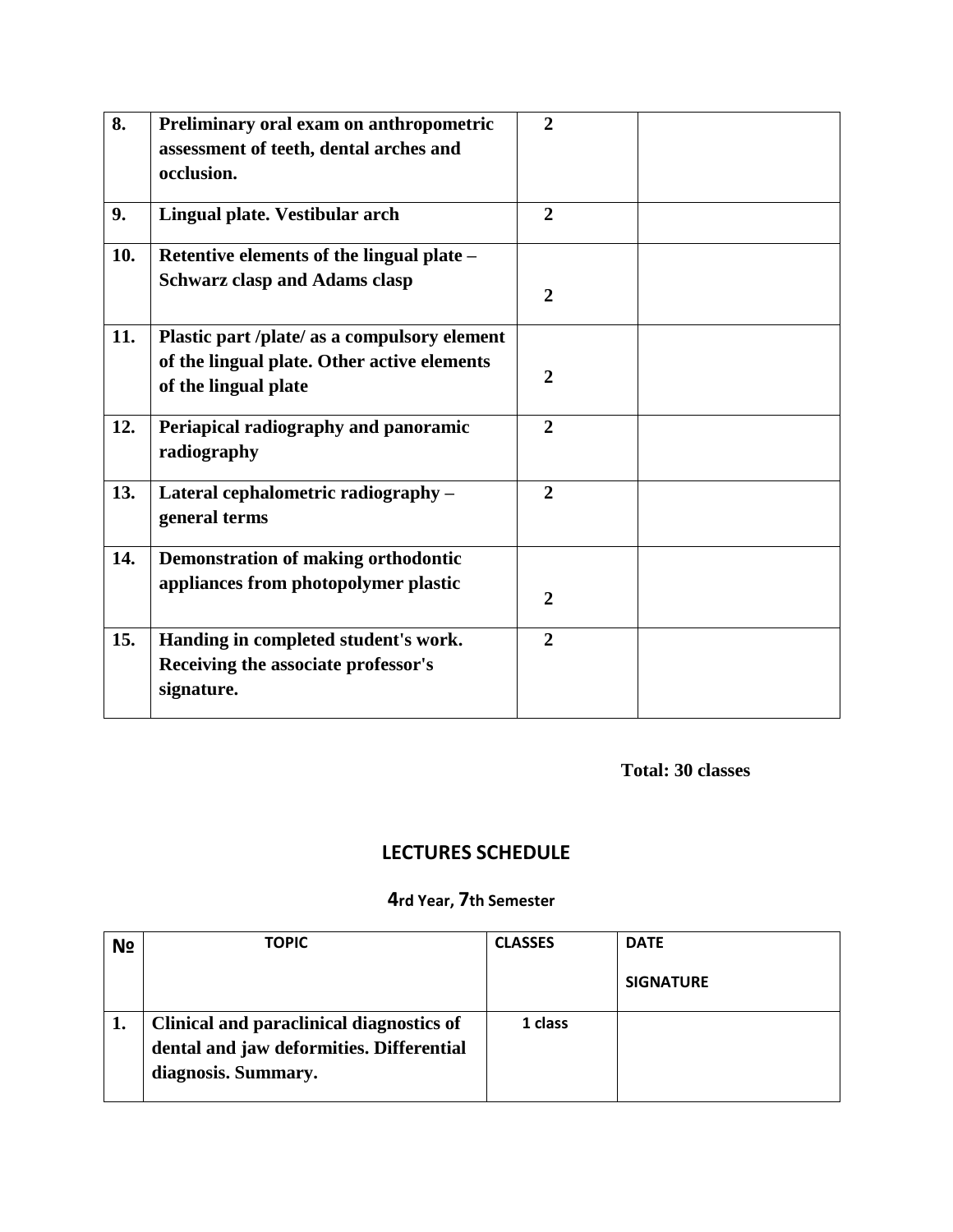| 2. | Functional and combined appliances -<br>Schwarz appliance, monoblock,<br>activator, lingual plate with inclined bite<br>plane. Principles of action of functional<br>appliances. Design and action of<br>activator and monoblock. Lingual plate<br>with inclined bite plane - appliance<br>construction, indication for use, action<br>and activation. | 2 class |  |
|----|--------------------------------------------------------------------------------------------------------------------------------------------------------------------------------------------------------------------------------------------------------------------------------------------------------------------------------------------------------|---------|--|
| 3. | <b>Functional appliances normalizing the</b><br>action of intraoral and extraoral group<br>of muscles - Klammt and Balters<br>appliances, Frankel functional regulator.<br><b>Klammt, Balters and Frankel appliances</b><br>- construction, types, appliances design,<br>their activation and principles of action,<br>indecations for use.            | 2 class |  |
| 4. | The Norm concept in Orthodontics.<br><b>Classification of dental and jaw</b><br>deformities - deformations and<br>anomalies. Types of norm. Parameteres<br>of norm in primary, mixed and<br>permanent dentition. Angle, Simon,<br>Katz, Kantorovich. Classifications -<br>characteristics.                                                             | 2 class |  |
| 5. | <b>Etiology of malocclusions. Genetic,</b><br>functional and morphologic etiological<br>factors causing norm deviations in<br>dento-facial region.                                                                                                                                                                                                     | 2 class |  |
| 6. | Tooth deviations – in number, on shape<br>and size. Etiology diagnostics, clinic and<br>treatment of tooth denations -<br>microdontia, macrodontia, hypo-and<br>hyperodontia, anodontia.                                                                                                                                                               | 2 class |  |
| 7. | Tooth position denations.<br>Diastemas and tremas – types, etiology,                                                                                                                                                                                                                                                                                   | 2 class |  |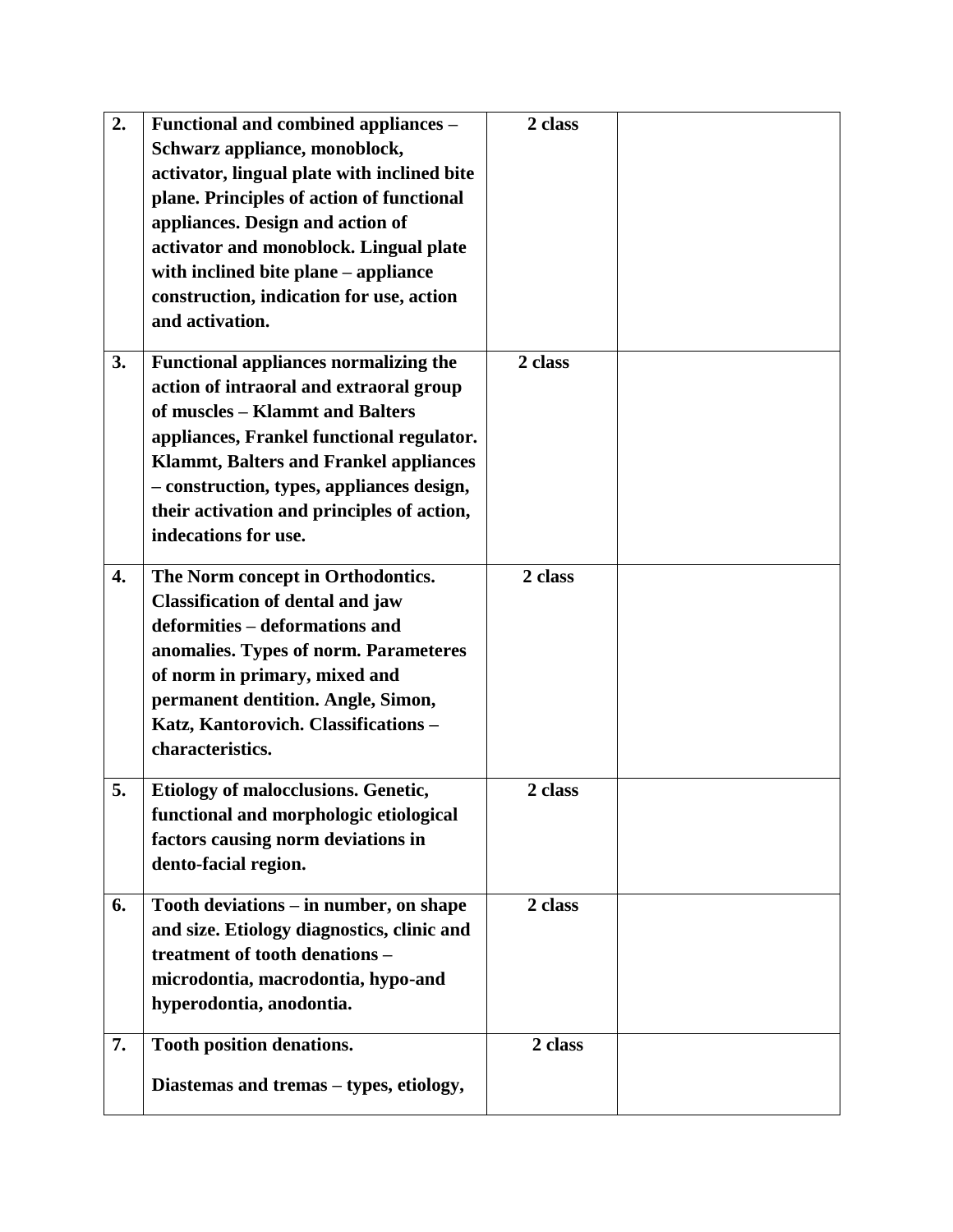|    | diagnostics, clinic and treatment.<br>Diagnosis of rotations, inclinations, and<br>tooth position. Diastemas and tremas<br>definition, types, diagnostics and<br>treatment.                                                                                                                                        |         |  |
|----|--------------------------------------------------------------------------------------------------------------------------------------------------------------------------------------------------------------------------------------------------------------------------------------------------------------------|---------|--|
| 8. | Transversal dental arch deviations -<br>types, etiology, diagnoses, prophylaxis<br>and treatment. Tranversal cliniatrons of<br>single dental arch -<br>deffinition, Compression and expansion -<br>diagnostics/clinical and paraclinical<br>diagnostics/. Types, etiology and<br>treatment according to dentition. | 2 class |  |

# **TOTAL: 15 classes**

### **SEMINARS SCHEDULE**

### **4rd Year, 7th Semester**

| Nº | <b>TOPIC</b>                                                                                  | <b>CLASSES</b> | <b>DATE</b> |
|----|-----------------------------------------------------------------------------------------------|----------------|-------------|
| 1. | Entry level exam. Diagnostic methods in<br>Orthodontics – clinical methods of<br>examination. | $\overline{2}$ |             |
| 2. | Entry level oral exam.Orthodontic analysis<br>on study cast models. Biometric                 | $\overline{2}$ |             |
| 3. | Clinical evaluation /anamnesis and status/.<br>New patients registration                      | $\overline{2}$ |             |
| 4. | Centric occlusion registration. Study cast<br>models preparation.                             | $\overline{2}$ |             |
| 5. | Orthodontic cast analysis.                                                                    | $\mathbf{2}$   |             |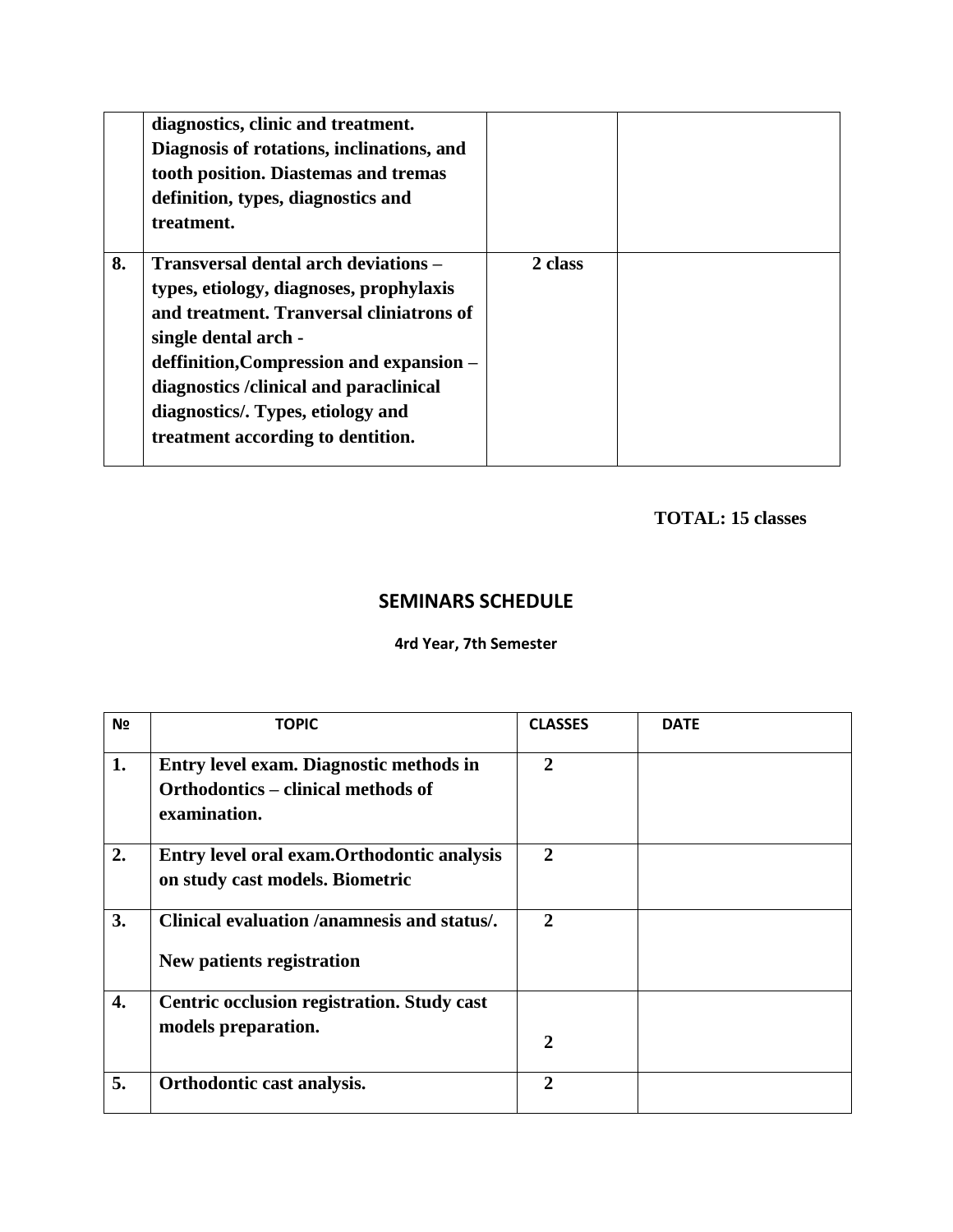| 6.  | Working bite. Treatment plan.                                                             | $\overline{2}$ |  |
|-----|-------------------------------------------------------------------------------------------|----------------|--|
| 7.  | Radiographic analysis.                                                                    | $\overline{2}$ |  |
| 8.  | Diagnosis and prognosis in Orthodontics.                                                  | $\overline{2}$ |  |
| 9.  | Midterm oral exam on orthodontic<br>appliances with mechanical action - lingual<br>plate. | $\overline{2}$ |  |
| 10. | Midterm oral exam on fixed orthodontic<br>appliances with mechanical action.              | $\overline{2}$ |  |
| 11. | Fabrication of the appliances.                                                            | $\overline{2}$ |  |
| 12. | <b>Patients follow - up</b>                                                               | $\overline{2}$ |  |
| 13. | <b>Midterm oral exam on Functional</b><br>appliances.                                     | $\overline{2}$ |  |
| 14. | Folow - up. Patient's medical records.                                                    |                |  |
|     |                                                                                           | $\overline{2}$ |  |
| 15. | Handing in completed student's work.<br>Receiving the associate professor's<br>signature. | $\overline{2}$ |  |

# **LECTURES SCHEDULE**

# **4rd Year, 8 Semester**

| N <sub>2</sub> | <b>TOPIC</b>                                                                                                                                                                          | <b>CLASSES</b> | <b>DATE SIGNATURE</b> |
|----------------|---------------------------------------------------------------------------------------------------------------------------------------------------------------------------------------|----------------|-----------------------|
|                | <b>Transversal dental arch deviations- types,</b><br>etiology, diagnoses, prophylaxis and<br>treatment. Transversal cliniatrons of single<br>dental arch- definition. Compression and | 2 class        |                       |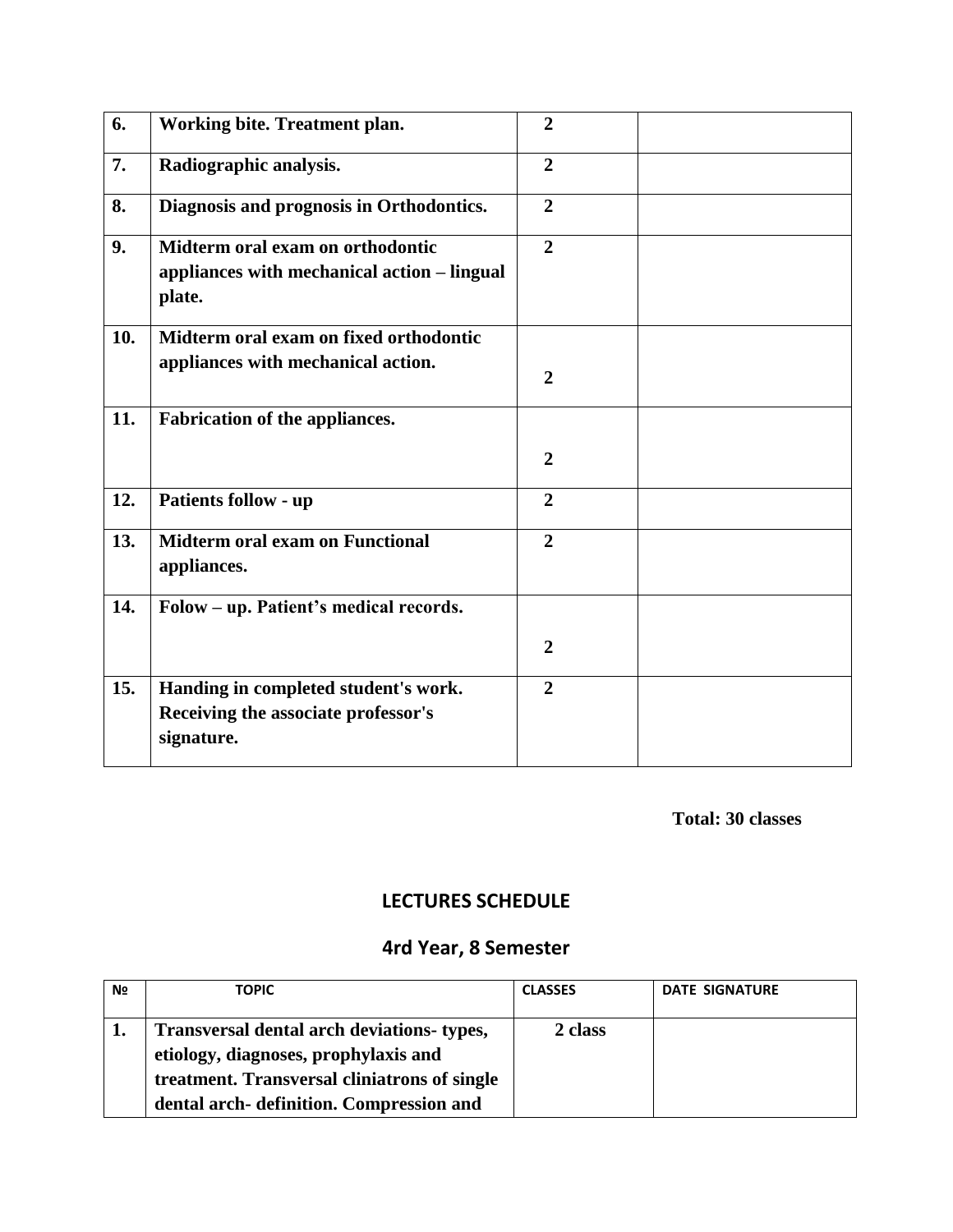|    | expansion-diagnostics/clinical and                                                                                                                                                                                                                  |         |  |
|----|-----------------------------------------------------------------------------------------------------------------------------------------------------------------------------------------------------------------------------------------------------|---------|--|
|    | paraclinical diagnostics/. Types, etiology                                                                                                                                                                                                          |         |  |
|    | and treatment according to dentition.                                                                                                                                                                                                               |         |  |
| 2. | Sagittal dental arch deviations- protrusion,<br>medialized<br>distalised<br>retrusion,<br>and<br>posterior<br>teeth-<br>etiology,<br>diagnosis,                                                                                                     | 2 class |  |
|    | prevention and treatment.<br><b>Definition</b><br>of<br>sagittal<br>tooth-<br>jaw<br>deformations of a single jaw.<br>- Diagnosis of protrusion and rertusion-<br>clinical and paraclinical assessment.<br>- Diagnosis of medialized and distalised |         |  |
|    | posterior teeth.                                                                                                                                                                                                                                    |         |  |
|    | - Differential diagnosis, prevention,                                                                                                                                                                                                               |         |  |
|    | treatment of sagittal dental arch deviations                                                                                                                                                                                                        |         |  |
|    | in the three dentitions.                                                                                                                                                                                                                            |         |  |
| 3. | Deviations in occlusion. Cross-bite- Angle<br>Class I- etiology, diagnosis, prevention.<br>Definition, etiology, differential diagnosis,                                                                                                            | 2 class |  |
|    | prevention and treatment of anterior cross-<br>bite.                                                                                                                                                                                                |         |  |
| 4. | <b>Sagittal deviations in occlusion- Angle Class</b><br>II and skeletal Class  II-etiology, diagnosis,<br>prevention and treatment. Prognathia and<br>Degbis- Angle Class II and Skeletal Class<br>П.                                               | 2 class |  |
|    | Definition, types.                                                                                                                                                                                                                                  |         |  |
|    | Etiology.                                                                                                                                                                                                                                           |         |  |
|    | <b>Clinical features.</b>                                                                                                                                                                                                                           |         |  |
|    | Diagnosis and treatment in                                                                                                                                                                                                                          |         |  |
|    | the three dentitions.                                                                                                                                                                                                                               |         |  |
| 5. | <b>Sagittal deviations in occlusion- Angle Class</b>                                                                                                                                                                                                | 2 class |  |
|    | and<br>Skeletal Class III- etiology,<br>III<br>and<br>treatment.                                                                                                                                                                                    |         |  |
|    | diagnosis, prevention<br>Progenia- Angle Class III and Skeletal                                                                                                                                                                                     |         |  |
|    | <b>Class III</b>                                                                                                                                                                                                                                    |         |  |
|    | Definition, types.<br>$\overline{\phantom{a}}$                                                                                                                                                                                                      |         |  |
|    | Etiology.<br>$\overline{\phantom{0}}$                                                                                                                                                                                                               |         |  |
|    | <b>Clinical features.</b><br>$\overline{\phantom{a}}$                                                                                                                                                                                               |         |  |
|    | Diagnosis and treatment in the                                                                                                                                                                                                                      |         |  |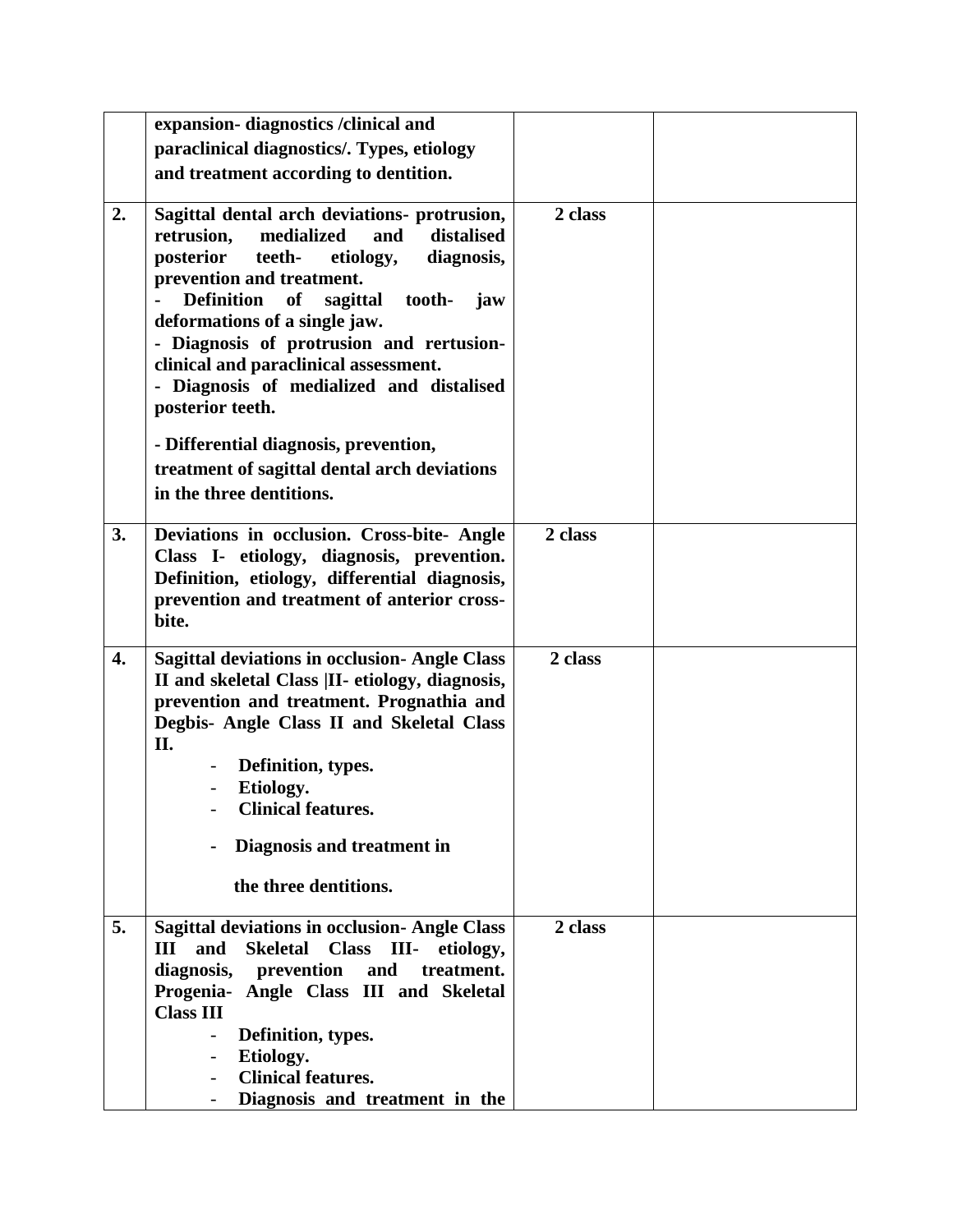|    | three dentitions.                                                                                                                                                                                                                                   |         |  |
|----|-----------------------------------------------------------------------------------------------------------------------------------------------------------------------------------------------------------------------------------------------------|---------|--|
| 6. | <b>Transversal deviations in</b><br>occlusion<br>laterognathia, laterodeviation- etiology,<br>diagnosis, prevention and treatment.<br>- Laterognathia<br>and<br>laterodeviation-<br>differential<br>diagnosis, prevention, treatment<br>approaches. | 2 class |  |
| 7. | <b>Vertical deviations in occlusion</b><br>Definition, types.<br>Etiology.<br><b>Clinical features.</b><br>Diagnosis and treatment in the<br>three dentitions.<br>Open bite, deep bite                                                              | 2 class |  |

 **TOTAL: 14 classes**

# **SEMINARS SCHEDULE**

### **4rd Year, 8 Semester**

| N <sub>2</sub> | <b>TOPIC</b>                                                                                             | <b>CLASSES</b>          | <b>DATE</b> |
|----------------|----------------------------------------------------------------------------------------------------------|-------------------------|-------------|
| 1.             | <b>Intraductory seminar.</b>                                                                             | 3                       |             |
| 2.             | Prognastic analysis of the dental arch in<br>mixed dentition.                                            | 3                       |             |
| 3.             | Craniofacial growth and development.                                                                     | 3                       |             |
| 4.             | Sagittal dental arch deviations- protrusion<br>and retrusion.                                            | $\overline{\mathbf{3}}$ |             |
| 5.             | <b>Transversal dental arch deviations-</b><br>compression and expansion.                                 | 3                       |             |
| 6.             | <b>Sagittal deviations in the occlusion Angle</b><br><b>Class II malocclusions and skeletal Class II</b> | 3                       |             |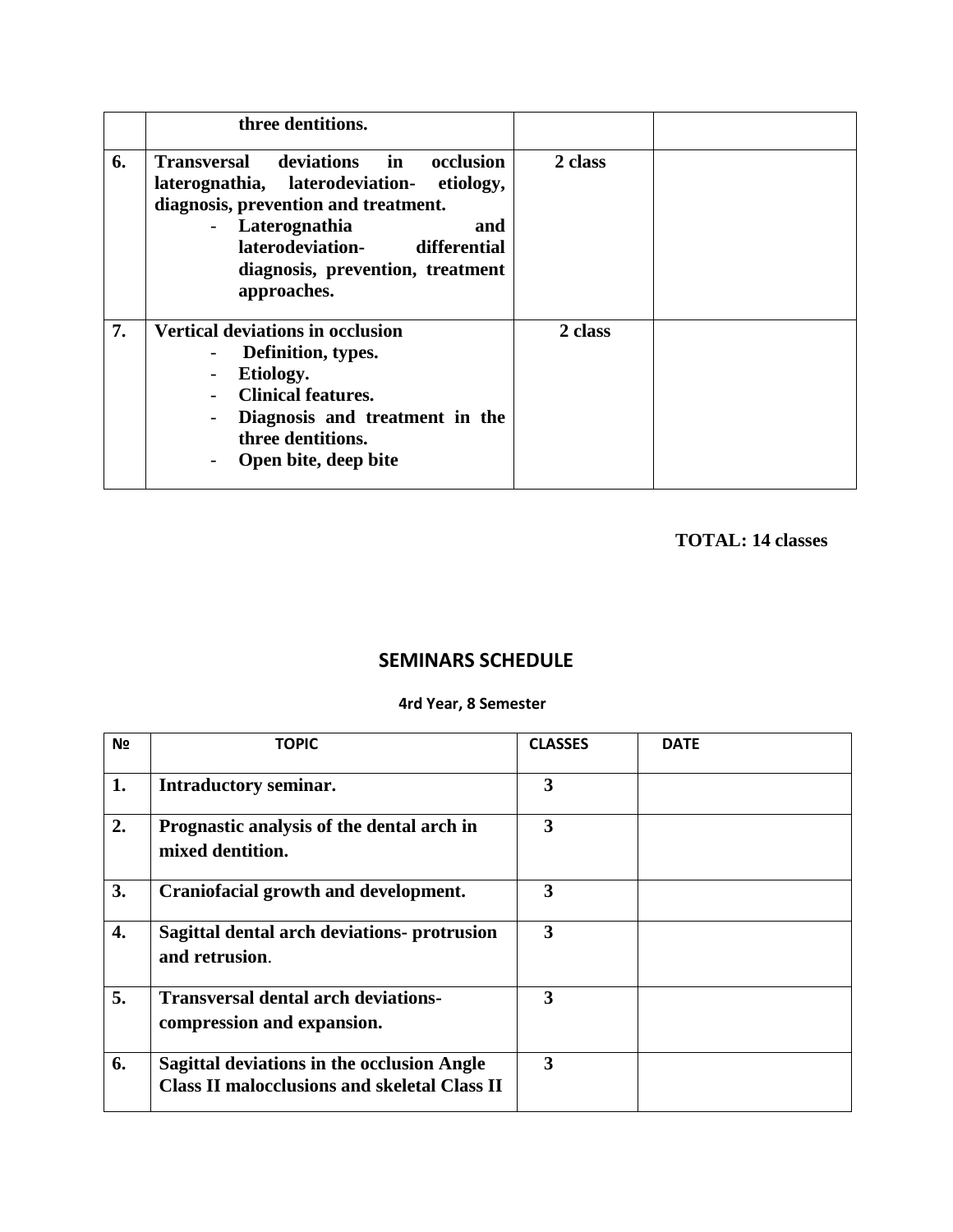| 7.  | <b>Sagittal deviation in the occlusion-Angle</b><br><b>Class III malocclusion and skeletal Class</b><br>Ш | 3 |  |
|-----|-----------------------------------------------------------------------------------------------------------|---|--|
| 8.  | <b>Transversal deviations in the occlusion</b>                                                            | 3 |  |
| 9.  | Vertical deviations in the occlusion                                                                      | 3 |  |
| 10. | <b>Edgewise technique- Part I</b>                                                                         | 3 |  |
| 11. | <b>Edgewise technique- Part II</b>                                                                        | 3 |  |
| 12. | <b>Maxillary extraoral appliances</b>                                                                     | 3 |  |
| 13. | <b>Mandibular extraoral applinces</b>                                                                     | 3 |  |
| 14. | <b>Handing in documentation</b>                                                                           | 3 |  |
| 15. | Accepting the documentation. Receving the<br>associate professor's signature.                             | 3 |  |

### **Total: 45 classes**

# **LECTURES SCHEDULE**

### **V Year, ІХ Semester**

| N <sub>2</sub> | <b>TOPIC</b>                                                                                                                                                                                                                               | <b>CLASSES</b> | <b>DATE</b> |
|----------------|--------------------------------------------------------------------------------------------------------------------------------------------------------------------------------------------------------------------------------------------|----------------|-------------|
| 1.             | Orthodontic analysis nosological units,<br>classification of malocclusions<br>/summary/                                                                                                                                                    | 2 <sub>4</sub> |             |
| 2.             | <b>Orthodontic forces. Biomechanics,</b><br>types of forces.                                                                                                                                                                               | 2 <sub>4</sub> |             |
| 3.             | Tissue changes under the effect of<br>orthodontic forces.                                                                                                                                                                                  | 2 <sub>4</sub> |             |
| 4.             | <b>Prevention of dentomaxillary</b><br>deformitics. Types of prevention – aim,<br>activities, executants. Myogymnastics in<br>orthodontics. Indications for<br>application in cases of different<br>malocclusions and muscles disfunctions | 2 <sub>4</sub> |             |
| 5.             | <b>Severe malocclusions – malocclusions</b><br>with combination with clefts lip and                                                                                                                                                        | 2 <sub>4</sub> |             |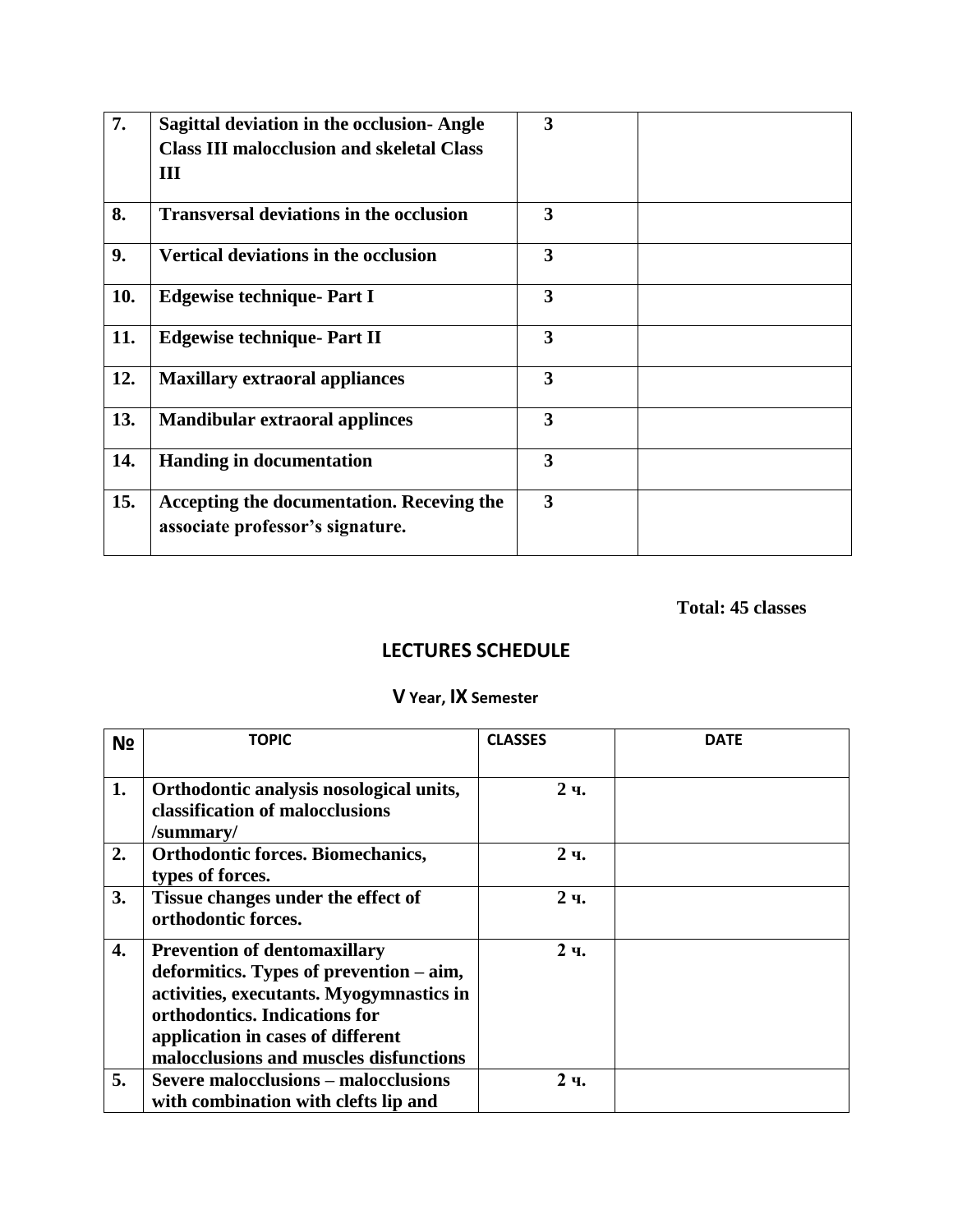|    | palate – etiology, clinical characteristics<br>and time of treatment - malocclusions<br>with combination with sundroms.                                                                                                                                                                        |                |  |
|----|------------------------------------------------------------------------------------------------------------------------------------------------------------------------------------------------------------------------------------------------------------------------------------------------|----------------|--|
| 6. | <b>Combined orthodontic and prosthetic</b><br>treatment of malocclusia. Role of the<br>orthodontist. In preparation of the case.                                                                                                                                                               | 2 <sub>4</sub> |  |
| 7. | Combined orthodontic and surgical<br>treatment of malocclusion. Role of the<br>orthodontist. Extraction of teeth.<br>Indications and contra indications.<br><b>Surgical approaches of treatment of</b><br>malocclusions. Case preparation for<br>combined orthodontic – surgical<br>treatment. | 2 <sub>4</sub> |  |
| 8. | Orthodontic relapse – Retention and<br>retention periods, retention appliances<br>duration of orthodontic retention.                                                                                                                                                                           | 2 <sub>4</sub> |  |

 **TOTAL: 16 classes**

## **SEMINARS SCHEDULE**

### **V Year, ІХ Semester – Theoretical exercises**

| N <sub>2</sub> | <b>TOPIC</b>                                                                                                                                                             | <b>CLASSES</b> | <b>DATE</b> |
|----------------|--------------------------------------------------------------------------------------------------------------------------------------------------------------------------|----------------|-------------|
| 1.             | <b>Terminology and the Norm concepts in Orthodonics</b>                                                                                                                  | $\mathbf{2}$   |             |
| 2.             | Etiology of malocclusions. Malocclusions as a result<br>of hereditary factors and teratogenic factors.<br>Endocrine disorders as etiological factors for<br>malocclusion | $\overline{2}$ |             |
| 3.             | Bad oral habits and parafunctions as etiological<br>factors for malocclusion                                                                                             | $\mathbf{2}$   |             |
| 4.             | Primary prevention of orthodontic malocclusions<br>during pregnancy and first year of development                                                                        | $\mathbf{2}$   |             |
| 5.             | Prevention during the development of the primary<br>dentition- until the $3^{rd}$ year of development                                                                    | $\mathbf{2}$   |             |
| 6.             | Prevention in primary dentition between the $3^{rd}$ and<br>6 <sup>th</sup> years of development                                                                         | $\mathbf{2}$   |             |
| 7.             | Prevention during primary and secondary schoolage                                                                                                                        | $\mathbf{2}$   |             |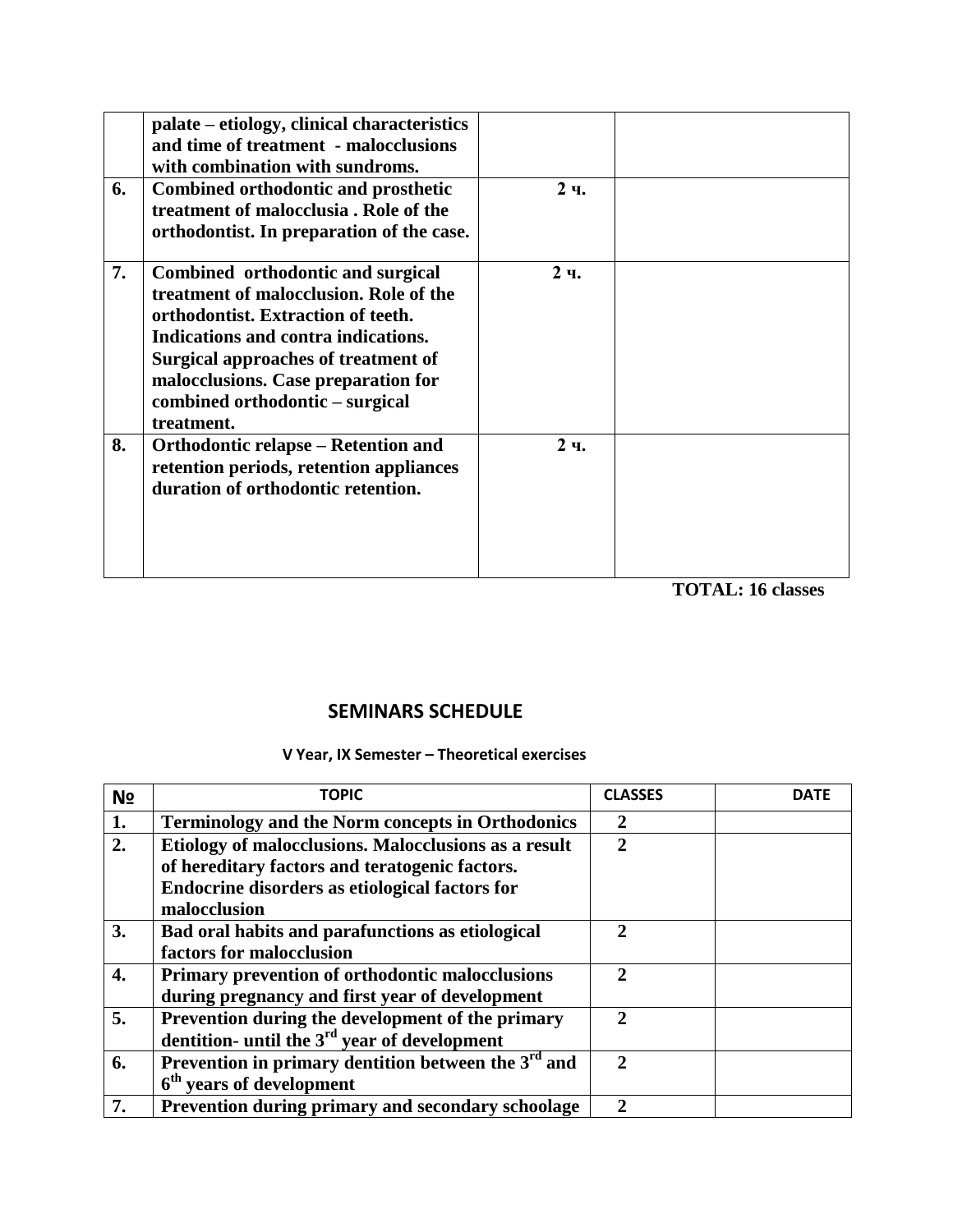| 8.  | Types of measures eliminating the abnormal oral<br>habits. Interceptive appliances- passive interceptive<br>appliances.              | $\mathcal{D}_{\cdot}$       |  |
|-----|--------------------------------------------------------------------------------------------------------------------------------------|-----------------------------|--|
| 9.  | Types of measures eliminating the abnormal oral<br>habits. Active interceptive appliances                                            | $\mathbf{2}$                |  |
| 10. | Types of measures eliminating the abnormal oral<br>habits. Prosthetics treatment in childhood                                        | $\mathcal{D}_{\mathcal{L}}$ |  |
| 11. | Space maintainers indications and application                                                                                        | $\mathbf{2}$                |  |
| 12. | Types of measures eliminating the abnormal oral<br>habits. Pre-fabricated interceptive appliances                                    | 2                           |  |
| 13. | The role of the general dental practitioner in<br>prevention of malocclusions. Development of the<br>dental arches and the occlusion | 2                           |  |
| 14. | Myofunctional preventive therapy normalizing tone<br>muscles in maxillofacial region                                                 | $\mathcal{D}$               |  |
| 15. | Arrangement and schedule of the interceptive<br>procedures                                                                           | 2                           |  |

### **SEMINARS SCHEDULE**

### **V Year, ІХ Semester - Clinics**

| N <sub>2</sub> | <b>TOPIC</b>                                                               | <b>CLASSES</b> | <b>DATE</b> |
|----------------|----------------------------------------------------------------------------|----------------|-------------|
| 1.             | Clinical and paraclinical methods of examination in<br><b>Orthodontics</b> | 2              |             |
| 2.             | Methods for measuring the apical base                                      | $\overline{2}$ |             |
| 3.             | <b>Orthodontic forces</b>                                                  | 2              |             |
| 4.             | Tissue changes under the action of orthodontic<br>forces                   | $\mathbf{2}$   |             |
| 5.             | <b>Biomechanics in Orthodontics</b>                                        | $\overline{2}$ |             |
| 6.             | Tooth extraction as part of the orthodontic<br>treatment                   | $\overline{2}$ |             |
| 7.             | <b>Impacted teeth</b>                                                      | $\overline{2}$ |             |
| 8.             | Congenital clefts of the lip, alveolar ridge and palate                    | $\overline{2}$ |             |
| 9.             | Toth descrepencies midterm exam                                            | $\overline{2}$ |             |
| 10.            | Methods for balancing the occlusion. Selective<br>grinding of teeth        | $\mathbf{2}$   |             |
| 11.            | The role of the general practitioner in collaboration                      | $\overline{2}$ |             |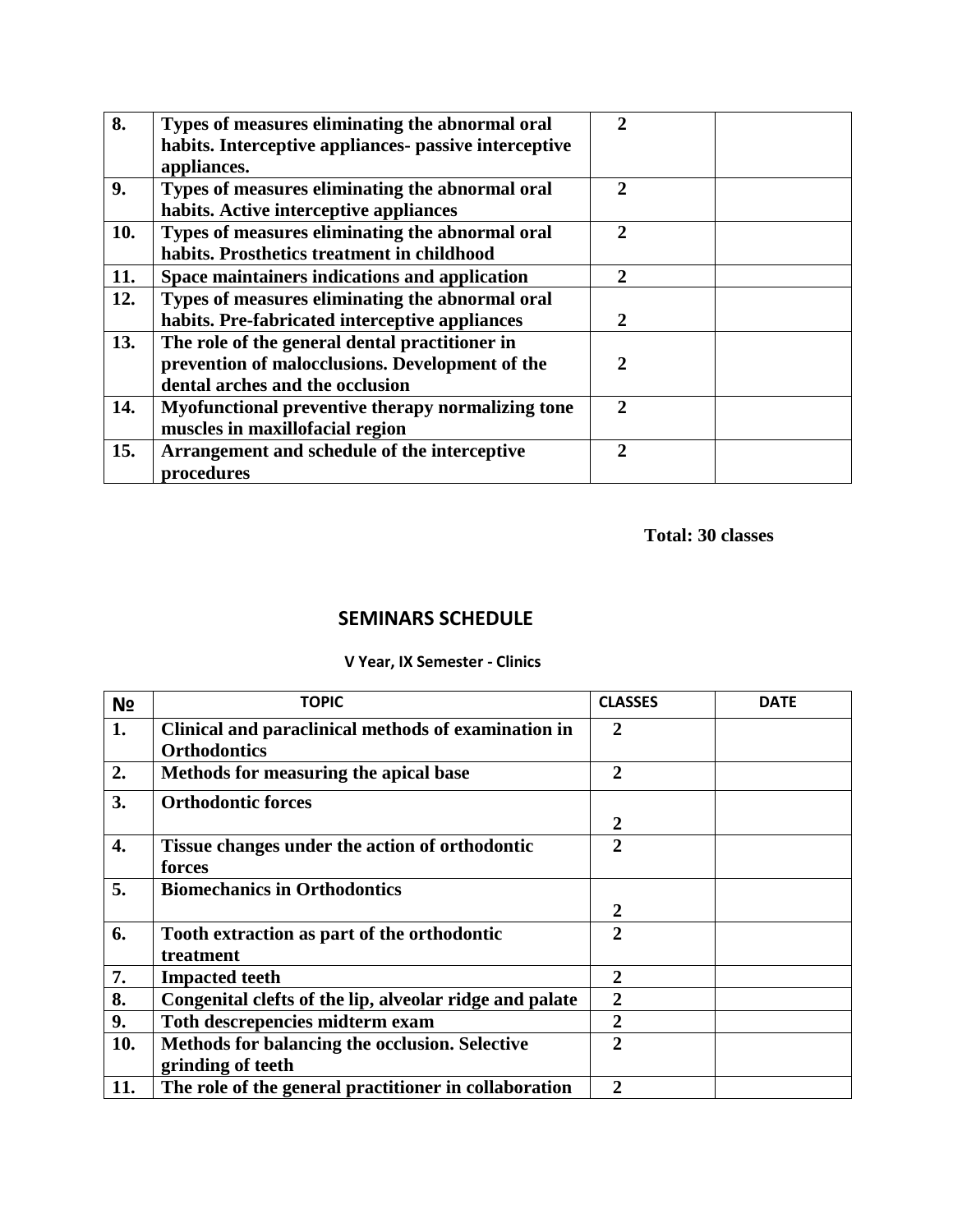|     | with the orthodontist during the orthodontic       |              |  |
|-----|----------------------------------------------------|--------------|--|
|     | treatment                                          |              |  |
| 12. | The role of the orthodontist in the complex        |              |  |
|     | orthodontic surgical treatment                     |              |  |
| 13. | The role of the orthodontist in the complex        |              |  |
|     | orthodontic-periodontal and prosthetic treatment   | $\mathbf{2}$ |  |
| 14. | <b>Relapse. Retention period</b>                   |              |  |
| 15. | Accepting the documentation. Receung the associate |              |  |
|     | rofessor                                           |              |  |

### 3. PREREQUISITES

In order to begin clinical training in the discipline, a student must have successfully passed a colloquium examin Preclinical Orthodontics. After completing the course, students must have the following knowledge and skills:

- they know and conduct primary and secondary orthodontic prophylaxis;

- they know the etiology, pathogenesis and clinical presentation of dentomaxillary deformities;

- they know the basic clinical, biometric and radiographic methods of orthodonticexamination;

- they know the development of dental arches and occlusion;

- they know the growth and development of the facial skeleton and are able tomakeaproper prognosis and treatment plan;

- they are able to correctly apply the main removable orthodontic appliances in the treatment of dentomaxillary deformitiesand anomalies.

### 4.ACADEMIC RESOURCES

The department must have the necessary number of teachers in accordance with the adopted norms for the teaching workload of the lecturers at MU, FDM - Plovdiv. The lecturers must have excellent theoretical and practical training and specialty in the discipline of Orthodontics. They must actively participate in the realization of the department plan of scientific researchperformance, guided by the latest achievements in the field.

### 5. MATERIAL RESOURCES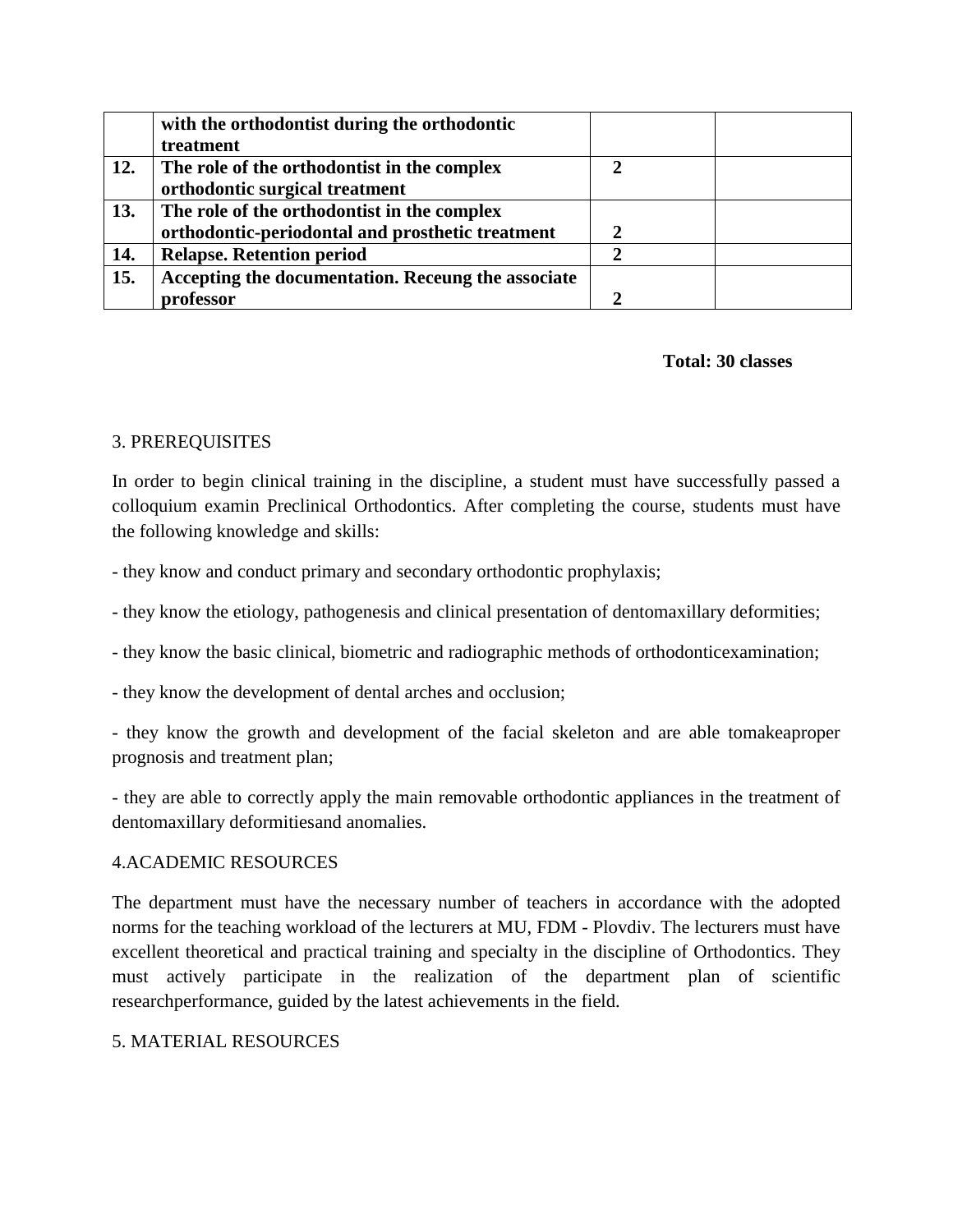The department must provide the necessary number of halls for the Preclinical Orthodonticstraining, dental units, orthodontic instruments, dental materials, computer configurations and multimedia equipment.

### 6. LECTURE COURSE

Multimedia presentations of the lecture course are provided to the students electronically.

### 7. PRACTICAL SEMINARS

A/ The seminars in PreclinicalOrthodontics in Year 3 are held in the designated seminar halls. Under the guidance and supervision of the assistant, students make diagnostic and working study modelsofmaxillae and mandibles, study the basic clinical methods of examination in orthodontics, perform biometric analyses of study casts, study the rules and techniques for fabricating a wax pattern of a lingual plate/vestibular arch, Adams clasp, Schwarz clasp, wax modeling of the plate component of the lingual plate/. They study the radiographic methods of examination in orthodontics.

### B/ Clinical Seminars

They are held in the clinical hallsdesignated for this purpose. Seminars are held and tests are provided for the seminars. They check the student's preparation and knowledge of the specific practice task. Under the guidance and supervision of the assistant, students perform orthodontic treatment by: taking anamnesis, taking alginate impressions of the maxilla and mandible of the patient, performing a biometric analysis of the patient's dentalcasts and radiographs, bending the wire elements of the planned orthodontic removable appliance. After the appliance is fabricated, it isadjusted in the mouth of the patient, then students monitor it monthly and activate the orthodontic appliance.

### 8. INFORMATION RESOURCES. MAIN LITERARY SOURCES. SITES.

The lecturer has the obligation to develop lectures and seminars in the discipline and provide themto the students in an electronic version.

### LITERARY SOURCES

**1.** Athanasiou, A. Orthodontic Cephalometry, 1995, Mosby.

**2.** Begg, P.R. and Kesling, P.C., Begg Orthodontic and Technique, Sannd, Philadelphia, 1971.

**3.** Bennett, J.,McLaughlia, R. Orthodontic Treatment Mechanics and the Preadjusted Appliance, 1993. Mosby.

**4.** Bishara, S., Textbook of Orthodontics, 2001, Saunders Company.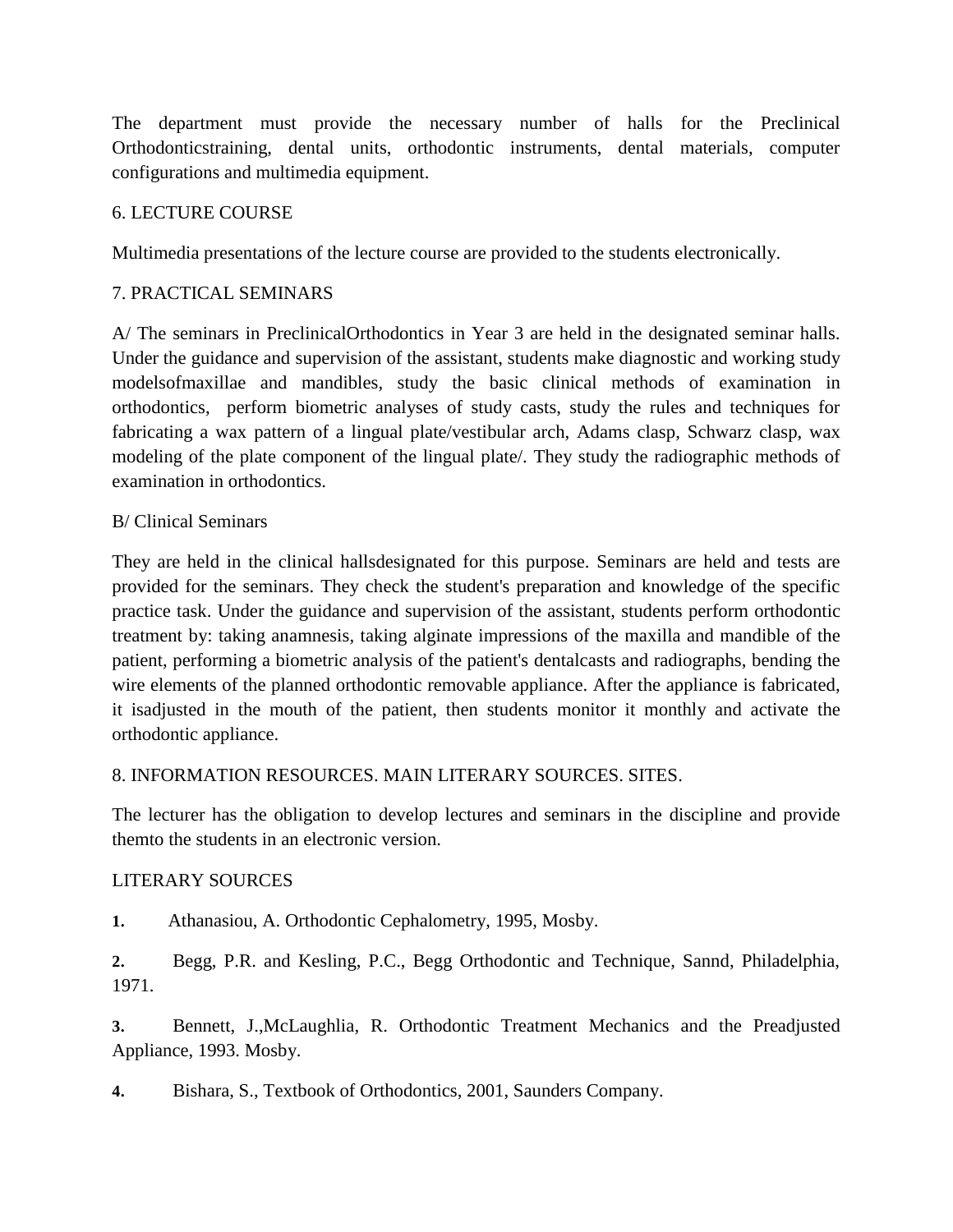**5.** Dawson, P.E. Evaluation, Diagnosis, and Treatment of Occlusal Problems, C.V. Mosby, St. Louis, 1974.

**6.** Enlow, D.H. Handbook of Facial Growth, Philadelphia, 1982.

**7.** Enlow, D.H. Facial Growth and Facial Orthodontics, Quint, 1986, vol. 2.

**8.** Geiger, A. and Hirschfeld, L.; Minor tooth movement in general practice, Mosby, St. Louis, 1974.

**9.** Gianelly, A. A. and Goldman, A.M. Biologic basis of Orthodontics, Philadelphia, 1971.

**10.** Graber, T.M. Orthodontics. 3rd ed. W.B. Sanders, Philadelphia, 1972.

**11.** Graber, T., Vanarsdall, R., Orthodontics Current Principles and Techniques, second edition, 1994, Mosby.

**12.** Hitchcook, H.P. Orthodontics for Undergraduate, Lea and Febiger, Philadelphia, 1974.

**13.** Okeson, J.P. Management of TMJ disorders and occlusion, St. Louis, 1993.

**14.** Proffit, W., Tomas, P., Sinclair, P., Ackerman, J., Tulloch, J.F., Contemporary Orthodontics, second edition, 1993, Mosby.

**15.** Proffit, W.R. et al. Contemporary Orthodontics, Mosby, St. Louis, 1993.

**16.** Prof. d-r Mustafa Ulgen, Orthodonti, anomaliler, sefalometri, etiologi. 1st. 2000, Buyume ve gelisim, tani.

**17.** Salzmann, J.A. Practice of Orthodontics, Philadelphia, 1966.

**18.** Salzmann, J.A. Orthodontics in Daily Practice, Philadelphia, 1974.

**19.** Sperber, GH. Craniofacial Embryology, ed.,Wright, Oxford, 1989.

**20.** Tweed, C.TJ. Clinical Orthodontics, Mosby, St. Louis, 1966.

**21.** Van der Linden, F. Development of the Dentition Quintessence 1983, Chicago, Berlin, Tokyo, vol. 1.

**22.** Van der Linden, F., Boersman, H. Diagnosis and Treatment Planning in Dentofacial Orthopedics, Quint, 1987, vol. 3.

**23.** Van der Linden, F.Problems and Procedures in Dentofacial Orthopedics, Quint, 1990, London.

**24.** Van der Linden, F. Practical Dentofacial Orthopedics.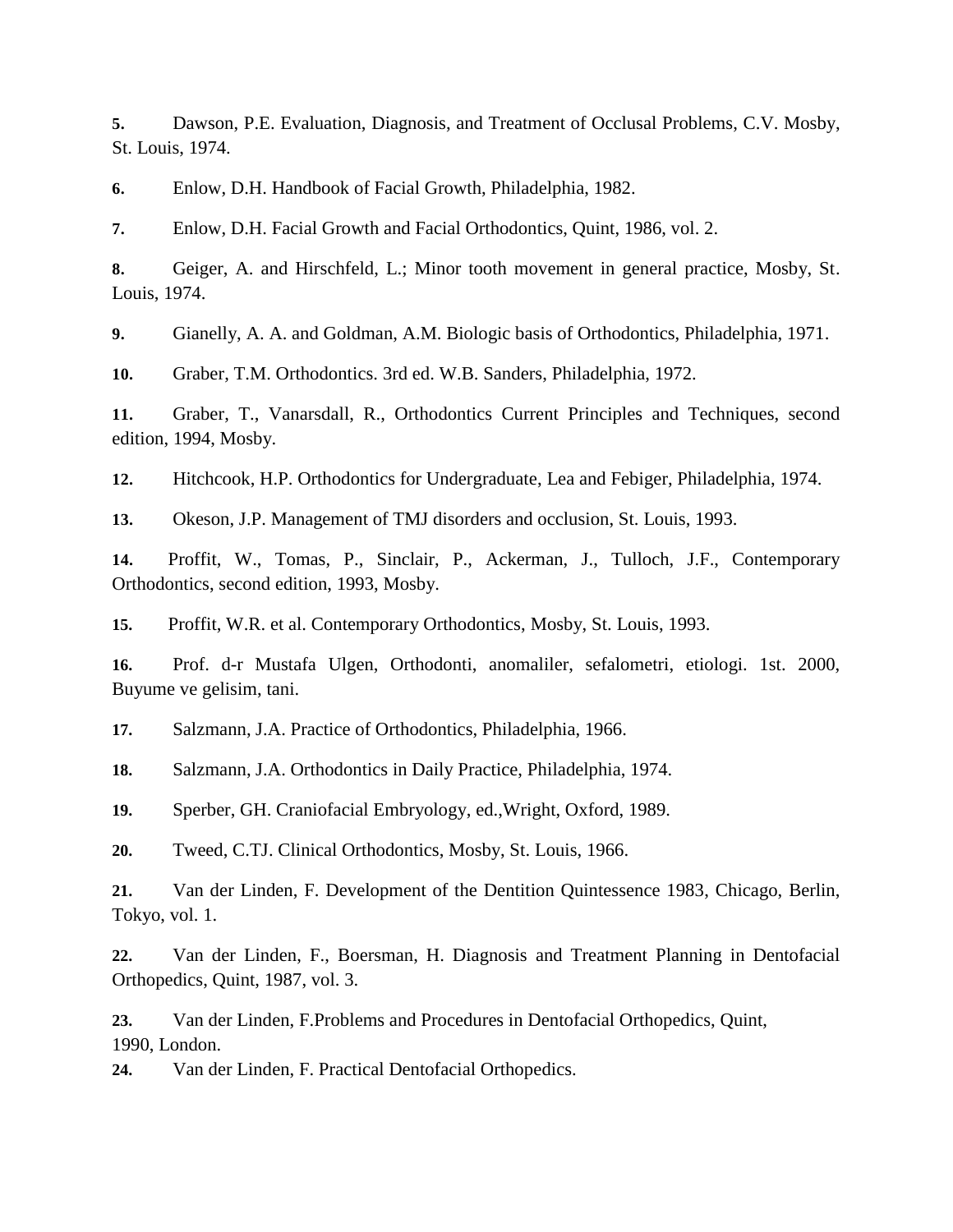**25.** Van der Linden, F. Complex Dentofacial Orthopedics, Orthodontics with Fixed appliances.

**26.** White, T.C., Gardiner, J.H., and Leighton. B.C. Orthodontics for Dental Students, London, 1967.

**27.** Bozhkova, Zv., Orthodontic Anomalies, Medicine and Physical Education, 1970.

**28.** Gesheva, N., B. Nikolov, L. Dekova, Orthodontics, 1978.

**29.** Gesheva, N., V. Mutafchiev, Prevention of Dentomaxillary Deformities, Medicine and Physical Education, 1981.

**30.** Dekova, L., V. Apostolova, D. Mladenova, Atlas of Orthodontics, Medicine and Physical Education, 1988.

**31.** Koev, T., Dentomaxillary Deformities, Medicine and Physical Education, 1973.

**32.** Mutafchiev, V., Lingual Plate, Sofia, 1997.

**33.** Mutafchiev, V., V. Krumova, V. Yordanov, Orthodontics, 2000.

**34.** Uzhumedkene, I., Examination Methods in Orthodontics, Moscow, 1970.

**35.** Horoshilkina, F., Diagnosis and Functional Treatment of Dentomaxillary Facial Anomalies, Moscow, 1987.

**36.** Krumova, V.,Handbook of Orthodontics for Students, Sofia. Medicine and Physical Education, 2012.

**37.** Dekova, L., V. Mutafchiev, V. Krumova. Atlas of Orthodontic Prevention, Sofia. Medicine and Physical Education, 1993.

**38.** Dekova, L. Practical Guide to Orthodontics, Sofia. Medicine and Physical Education, 1992.

**39.** An Introduction to Orthodontics, Laura Mitchell, Fourth edition, 2013

**40.** Handbook of Orthodontics, Martyn T. Cobourne, Andrew T. DiBiase, 2010

**41.** Orthodontic - Syllabus for Students, Prof. Vera Krumova, 2014.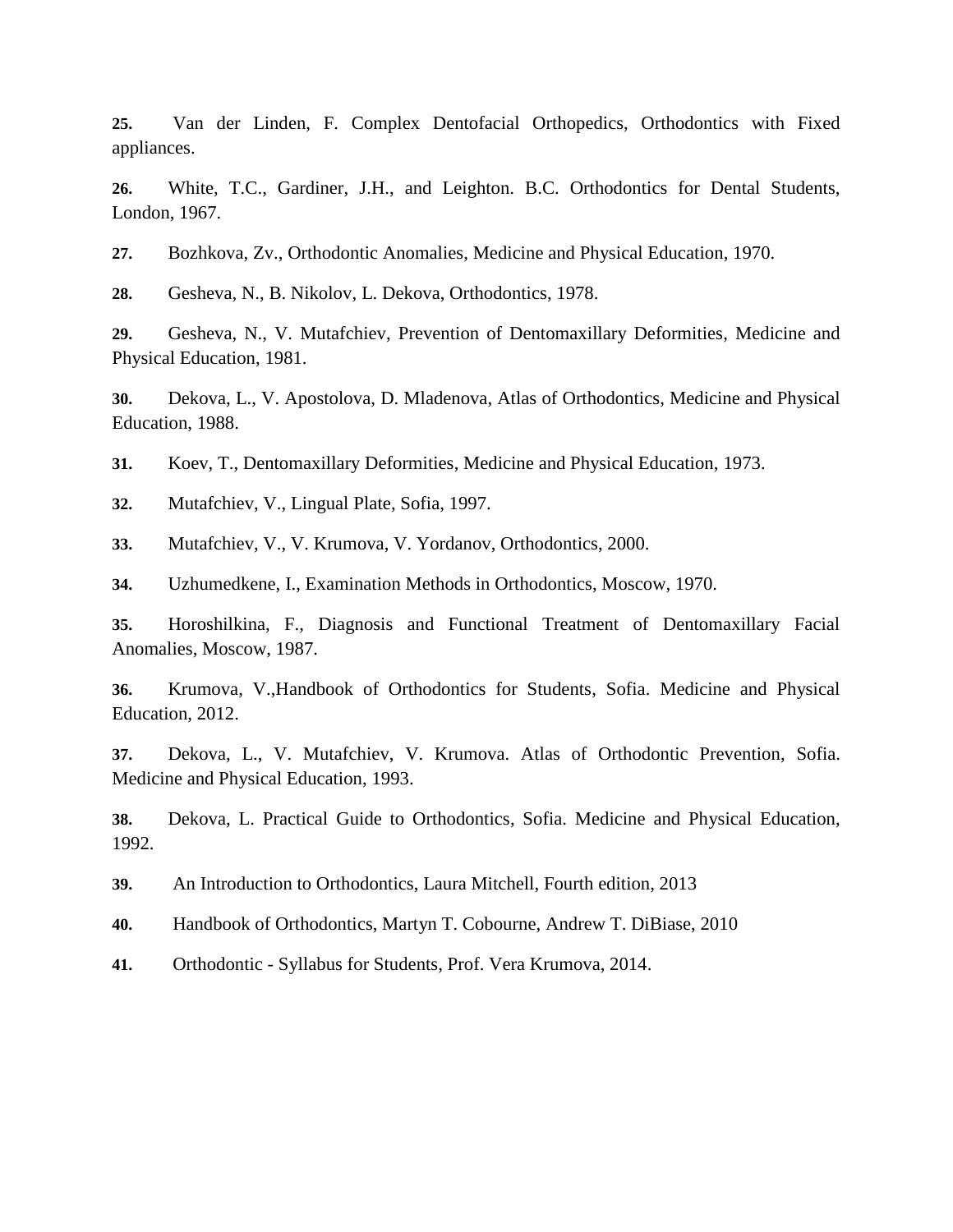### 9. CONTINUOUS ASSESSMENT

Students are intensively and dynamically loaded during the semester. Continuous assessment is conducted through seminars, tests and colloquium examinations. Students are provided with information and explanations about the results of the seminars. The continuous assessmentresults are taken into account for the semester's certification by the lecturer.

### 10. STUDENT'S INDIVIDUAL WORK AND ENGAGEMENT

Each student independently performs the tasks assigned to him/her during the seminars. Supervision is performed by the assistant teaching the seminarto the student group.

### 11. COOPERATION BETWEEN STUDENTS AND THE TEACHING STAFF

Lecturers and studentscooperate during seminars. Every lecturer in the department has reception hours for counseling.

### 12. EXAMINATIONS

The current assessmentgrades as per the syllabus for the discipline are given for:

- results of colloquium examinations;

- continuous assessment grade of the student during the semester.

#### 13. STUDENT ASSESSMENT STANDARDS

Student assessment standards must be carefully considered and defined so that they are objective and do not depend on the subjective opinion of the lecturer.

- **Excellent (6)**–Awarded for excellent knowledge of the studied subject matter and good knowledge of the information sources. The student has mastered the main and additional knowledge and skillson the subject excellently. The student presents the studied subject matteraccurately and fluently. The student is skillful at usinghis/herknowledge of the subject matter and has the ability to think independently, make judgments and conclusions.
- **Very good (5)** Awarded for very good knowledge of the studiedsubject matterand good knowledge of the information sources. The student displays very good main and additional knowledge and skills on the subject. The student has very good language skills. The student has difficulties in making independentdecisions based on sound arguments.
- **Good (4)** Awarded for good knowledge of the studied subject matter and good understandingof the main and additional knowledge on the subject. The student does not have in-depth insight into the interpretation of the subject matter and cannot make independent decisions based on sound arguments.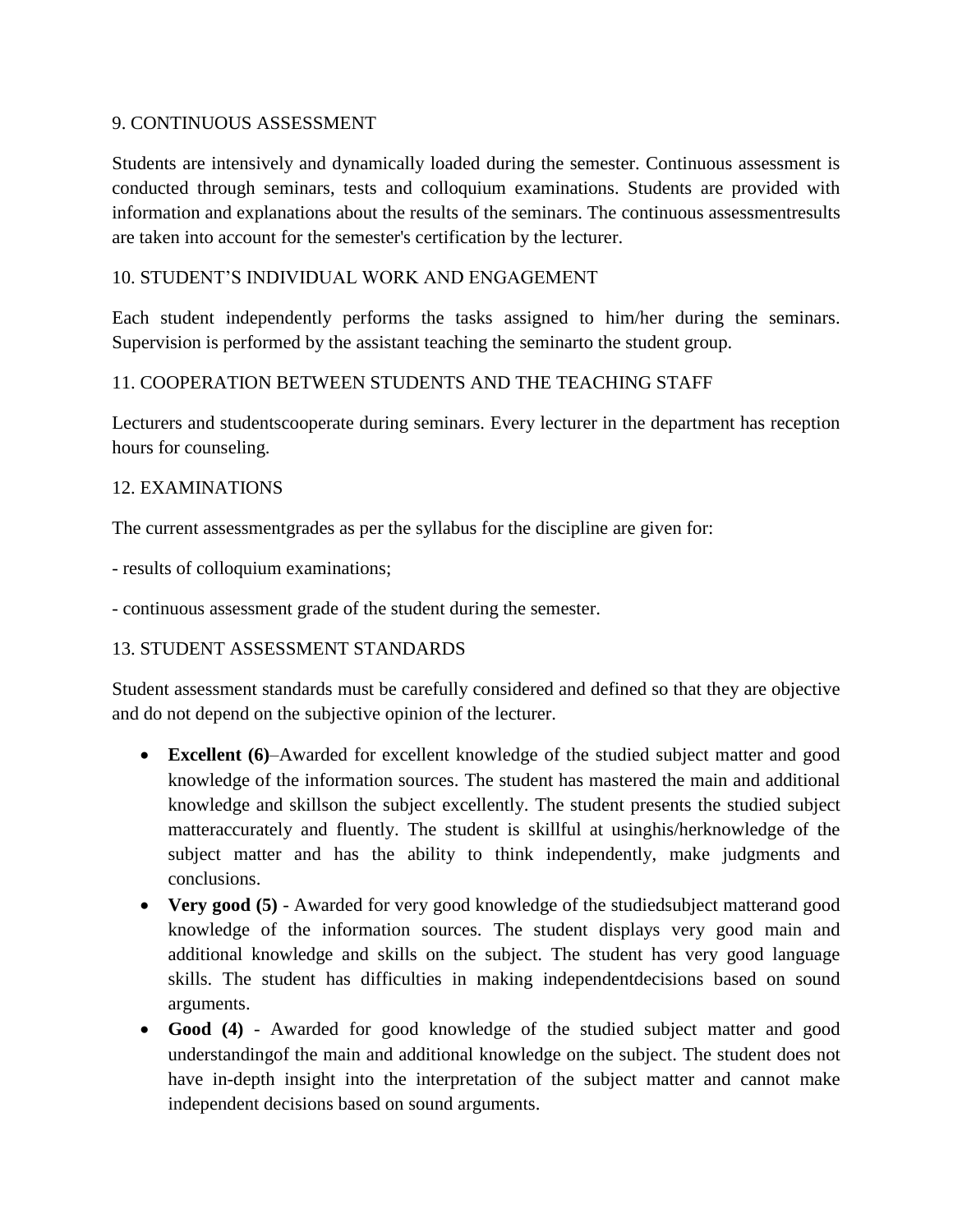- **Average (3)**–Awarded for only basic knowledge of the studied subject matter. The presentation of the studied subject matter is characterized by poor language. The student displays only basic knowledge of solving simple tasks.
- **Poor (2)–The student does not meet any of the above-stated requirements.**

At the beginning of the classes, the students must be made awareof the student assessment standards, the procedures for conducting the continuous assessment and the opportunities for obtaining feedback on their progress during the semester.

### 14.FINAL ASSESSMENT FORMATION

The final grade is multi-component and includes the grades from

- Continuous assessment
- Practical examination
- Written examination
- Oral examination

If one of the final assessment component grades is Poor (2), then the final grade is Poor (2).

After the examination, the exam materials are kept in the office and the students are given an opportunity to see their graded exam work and the grounds for assessment under the order and procedure set out in clause 13 in this standard. The period in which students are given access to the exam materials and results is within five working days after the exam date.

The present discipline has anAcademic Standard to which the students are given access at the beginning of the training.

This requirement is set in accordance with the Law on Higher Education, Art. 56, para. 1, 'Lecturers are required to develop and publicize in an appropriate manner a description of the lecture course taught by them, including the titles and the sequence of the topics of the curriculum, the recommended literature, the way of forming the final assessment grade and the form of examination of the students' knowledge and skills'.

Prepared by Head of Department:

/Associate Prof. Dr. S. Krasteva, DM/

### **The Academic Standard for the discipline was approved by Decision of the Orthodontics Department Board № 5/25.04.2017.**